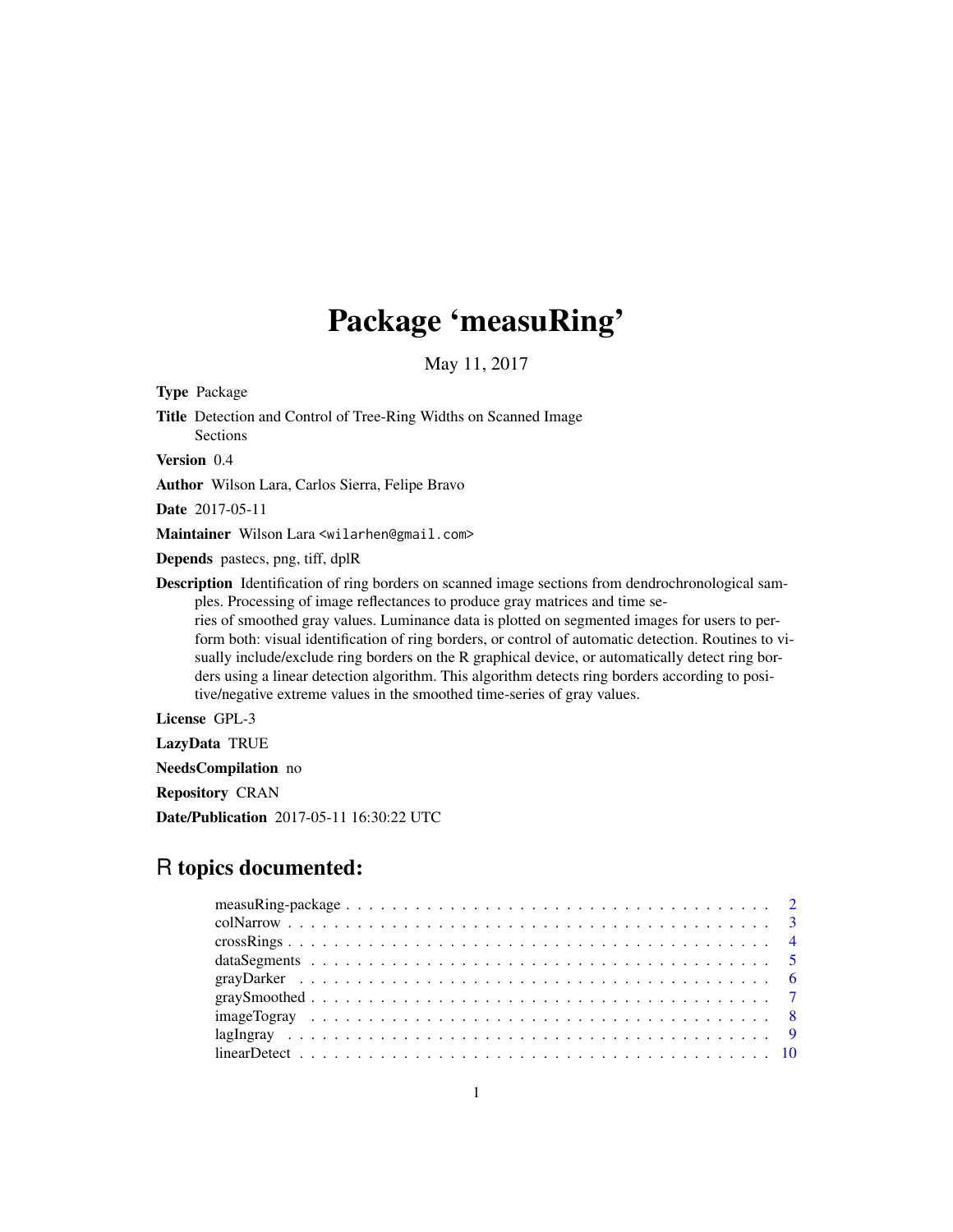## <span id="page-1-0"></span>2 measuRing-package

measuRing-package *Detection and Control of Tree-Ring Widths on Scanned Image Sections*

## Description

Identification of ring borders on scanned image sections from dendrochronological samples. Processing of image reflectances to produce gray matrices and time series of smoothed gray values. Luminance data is plotted on segmented images for users to perform both: visual identification of ring borders, or control of automatic detection. Routines to visually include/exclude ring borders on the R graphical device, or automatically detect ring borders using a linear detection algorithm. This algorithm detects ring borders according to positive/negative extreme values in the smoothed time-series of gray values.

## Details

The DESCRIPTION file:

| Package: measuRing |                                                                                                                           |
|--------------------|---------------------------------------------------------------------------------------------------------------------------|
| Type:              | Package                                                                                                                   |
| Title:             | Detection and Control of Tree-Ring Widths on Scanned Image Sections                                                       |
| Version: 0.4       |                                                                                                                           |
|                    | Author: Wilson Lara, Carlos Sierra, Felipe Bravo                                                                          |
| Date: 2017-05-11   |                                                                                                                           |
|                    | Maintainer: Wilson Lara <wilarhen@gmail.com></wilarhen@gmail.com>                                                         |
|                    | Depends: pastecs, png, tiff, dplR                                                                                         |
|                    | Description: Identification of ring borders on scanned image sections from dendrochronological samples. Processing of ima |
| License: GPL-3     |                                                                                                                           |
| LazyData: TRUE     |                                                                                                                           |

Index of help topics:

| colNarrow    | Narrow rings     |
|--------------|------------------|
| crossRings   | dplR crossdating |
| dataSegments | Data segments    |
| grayDarker   | Gray extremes    |
| graySmoothed | Smoothed gray    |
| imageTogray  | Gray matrix      |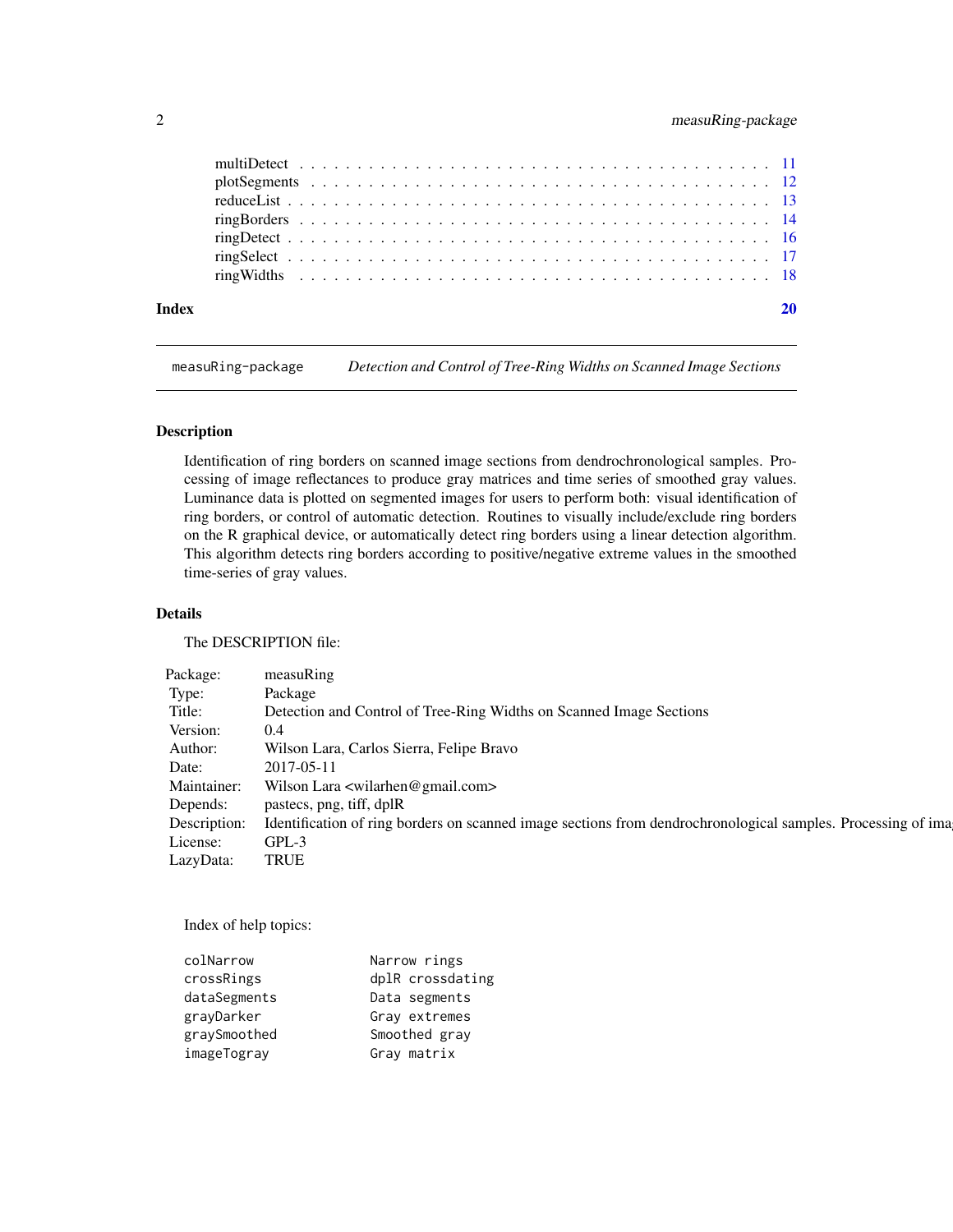#### <span id="page-2-0"></span>colNarrow 3

| lagIngray         | First-local lag                              |
|-------------------|----------------------------------------------|
| linearDetect      | Linear detection                             |
| measuRing-package | Detection and Control of Tree-Ring Widths on |
|                   | Scanned Image Sections                       |
| multiDetect       | Multiple detection                           |
| plotSegments      | Image segments                               |
| reduceList        | ring-width object reduction                  |
| ringBorders       | Ring borders                                 |
| ringDetect        | Single detection                             |
| ringSelect        | Visual selection                             |
| ringWidths        | Ring widths                                  |

Maintainer: Wilson Lara <wilarhen@gmail.com>

## Author(s)

Wilson Lara, Carlos Sierra, Felipe Bravo

<span id="page-2-1"></span>colNarrow *Narrow rings*

## Description

This function can detect narrow rings in an object such as that produced by [ringWidths](#page-17-1).

## Usage

```
colNarrow(rwidths, marker = 5)
```
## Arguments

| rwidths | a data frame with the ring widths such as that produced by ring Widths.       |
|---------|-------------------------------------------------------------------------------|
| marker  | a number from 1 to 10. Those rings with scaled averages greater than or equal |
|         | to this argument will be identified as narrow rings.                          |

## Details

Each ring is averaged with those rings on either side of it  $(t-1,t,t+1)$ , and averages are divided by the highest computed average in the sample; such quotients are scaled from 10 (the narrowest possible ring) to one (the broadest ring).

## Value

character vector with the columns in gray matrix corresponding to the narrow rings (see [ringDetect](#page-15-1), [multiDetect](#page-10-1), and[plotSegments](#page-11-1)).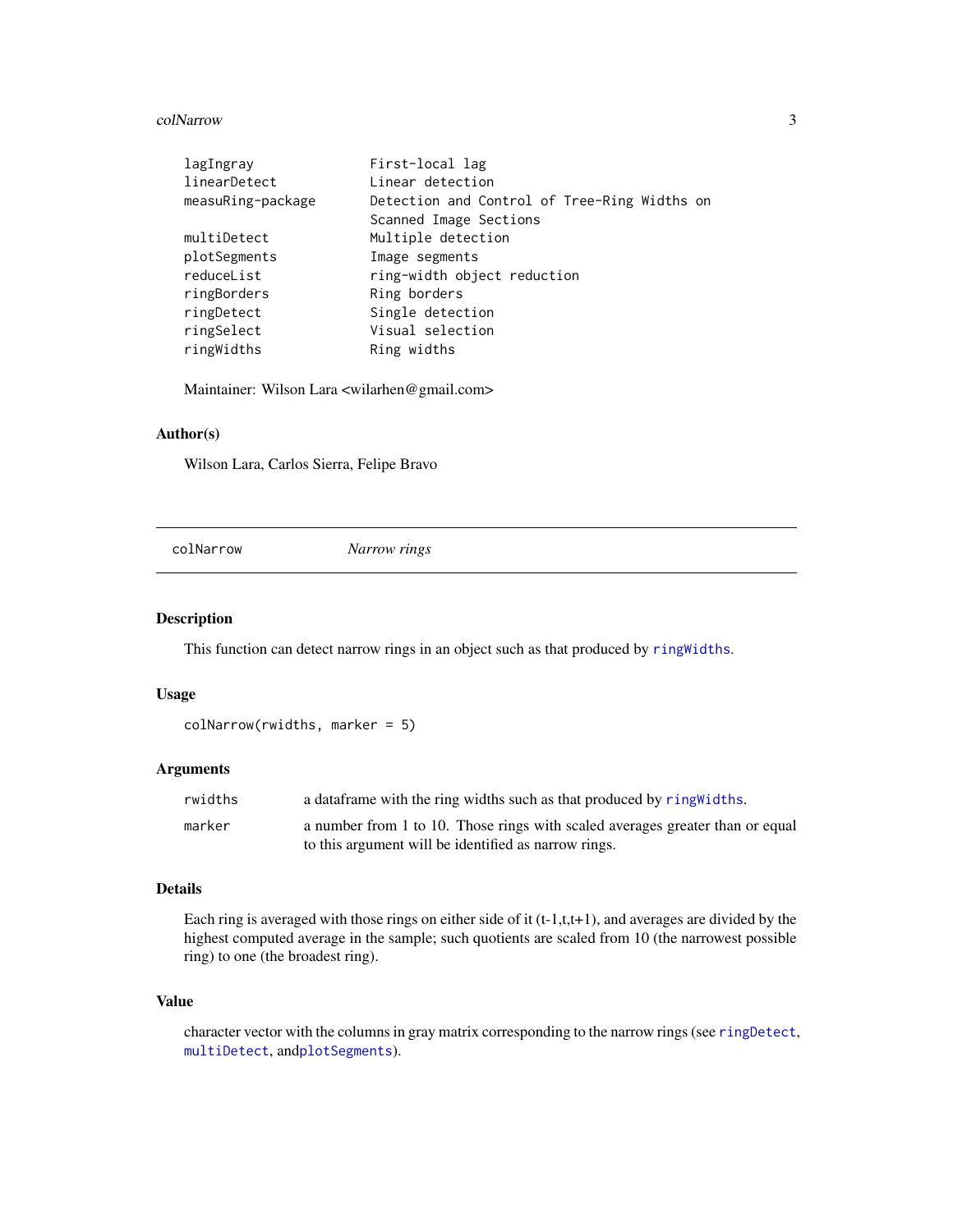#### <span id="page-3-0"></span>Author(s)

Wilson Lara, Carlos Sierra, Felipe Bravo

## Examples

```
## (not run) Read one image section in package measuRing:
image1 <- system.file("P105_a.png", package="measuRing")
## (not run) compute a gray matrix from RGB in the image:
gray <- imageTogray(image = image1,ppi=1000)
## (not run) Columns in gray matrix to be included/excluded:
Toinc <- c(196,202,387,1564)
Toexc <- c(21,130,197,207,1444,1484)
## (not run) tree-ring widths:
rwidths <- ringWidths(gray,inclu = Toinc,exclu = Toexc,last.yr=2012)
##(not run) narrow rings:
narrows <- colNarrow(rwidths,marker = 8)
```
crossRings *dplR crossdating*

## Description

Three crossdating functions in [dplR](#page-0-0) package are implemented.

## Usage

```
crossRings(mdr, tocmp = 1, match.str = c(1, 1), from.to = c(1, 1)2), fun = "corr", ...)
```
#### Arguments

| mdr       | list of multiDetect objects.                                                                                                                                                                                                                                                        |
|-----------|-------------------------------------------------------------------------------------------------------------------------------------------------------------------------------------------------------------------------------------------------------------------------------------|
| tocmp     | numeric or character. Either sample position in list or sample name in the mdr<br>list to be cross-dated.                                                                                                                                                                           |
| match.str | numeric vector with two character positions in the the sample names to be<br>matched with vector from. to, with matched samples being used to develop the<br>cross-dating process. This argument is set to $c(1,1)$ when any of the arguments<br>in to cmp or from, to are numeric. |
| from.to   | numeric vector or character pattern with the form c(from,to). numeric val-<br>ues specify column positions in list mdr. if character then this argument is a<br>complementary pattern to tocmp.                                                                                     |
| fun       | character. Any among three functions in dplR to be implemented: corr.rwl.seg<br>('corr'), ccf. series. rwl ('ccf'), and spag. plot ('spag').                                                                                                                                        |
| $\cdots$  | arguments to be passed to the implemented function.                                                                                                                                                                                                                                 |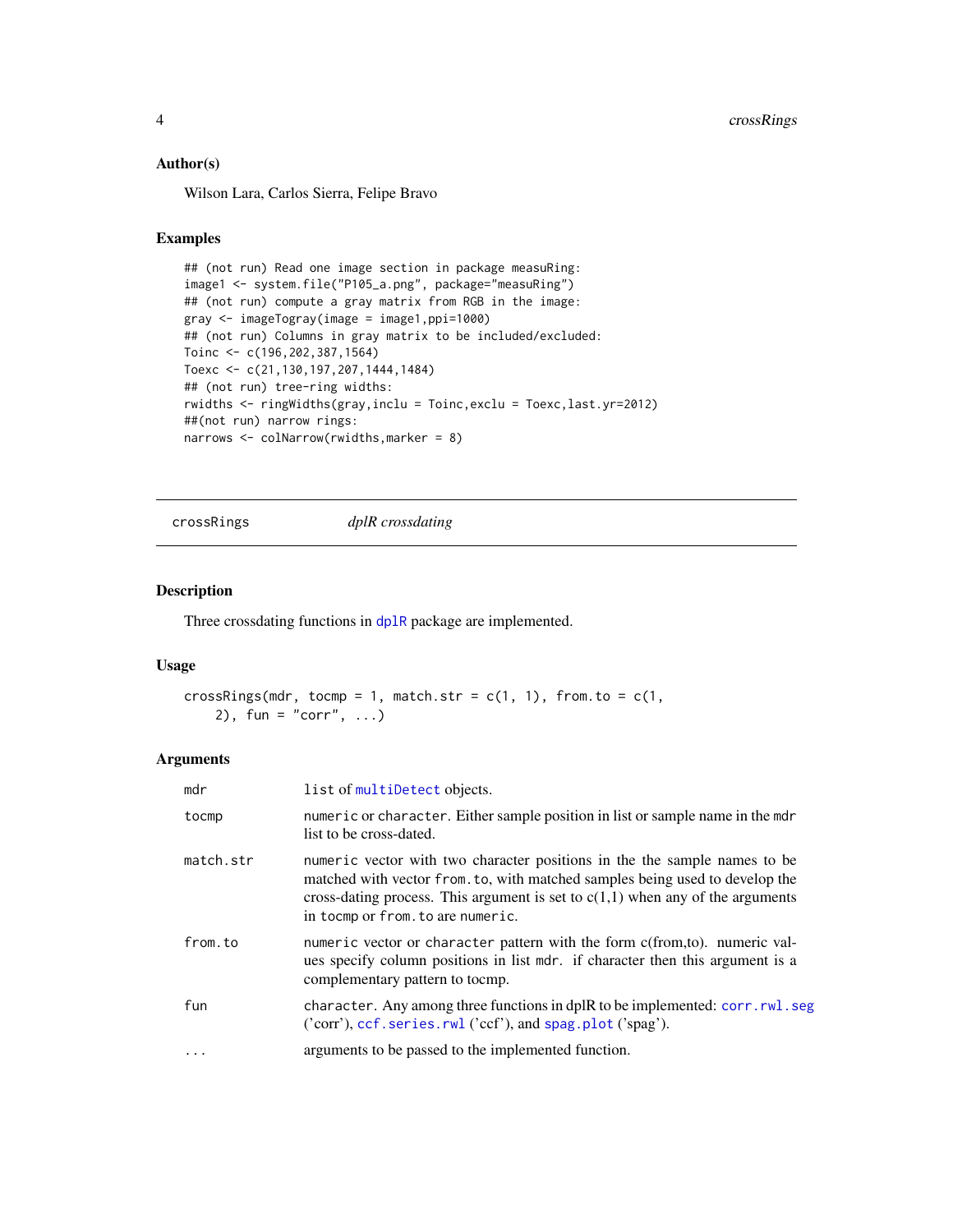## <span id="page-4-0"></span>dataSegments 5

## Value

output of selected function.

## Author(s)

Wilson Lara, Carlos Sierra, Felipe Bravo

## Examples

```
## Image path:
setwd(system.file(package="measuRing"))
## list of tif files
path. <- list.files(path=getwd(),pattern='.tif')
## two images from path.
alltf <- gsub('.tif','',path.)[2:4]
## Recursive processing (mapping) of both images with multidetect
allim \leq Map(function(x)multiDetect(x, auto.det = TRUE,
                                    last.yr = -1, plot = FALSE,segs = 7, rgb = c(0, 0, 1),
                                    marker = 6), alltf)
str(allim)
## ccf plot
crossRings(allim, tocmp = 'P105_b', match.str = c(1,3),from.to = c('_c', '_d'),
           ## from.to = c('_c', '_d'),fun = 'corr',seg.length =8,bin.floor = 0, lag.max = 2)
```
<span id="page-4-1"></span>dataSegments *Data segments*

#### Description

Segmented data sets required by function [plotSegments](#page-11-1).

#### Usage

```
dataSegments(image, segs = 1, ...)
```
#### Arguments

| image    | Either path of an image section or an array representing a gray matrix. |
|----------|-------------------------------------------------------------------------|
| segs     | number of image segments.                                               |
| $\cdots$ | arguments to be passed to ring Widths.                                  |

## Value

a list with segmented sets of the gray matrix, the ring borders, and the ring widths (see [plotSegments](#page-11-1)).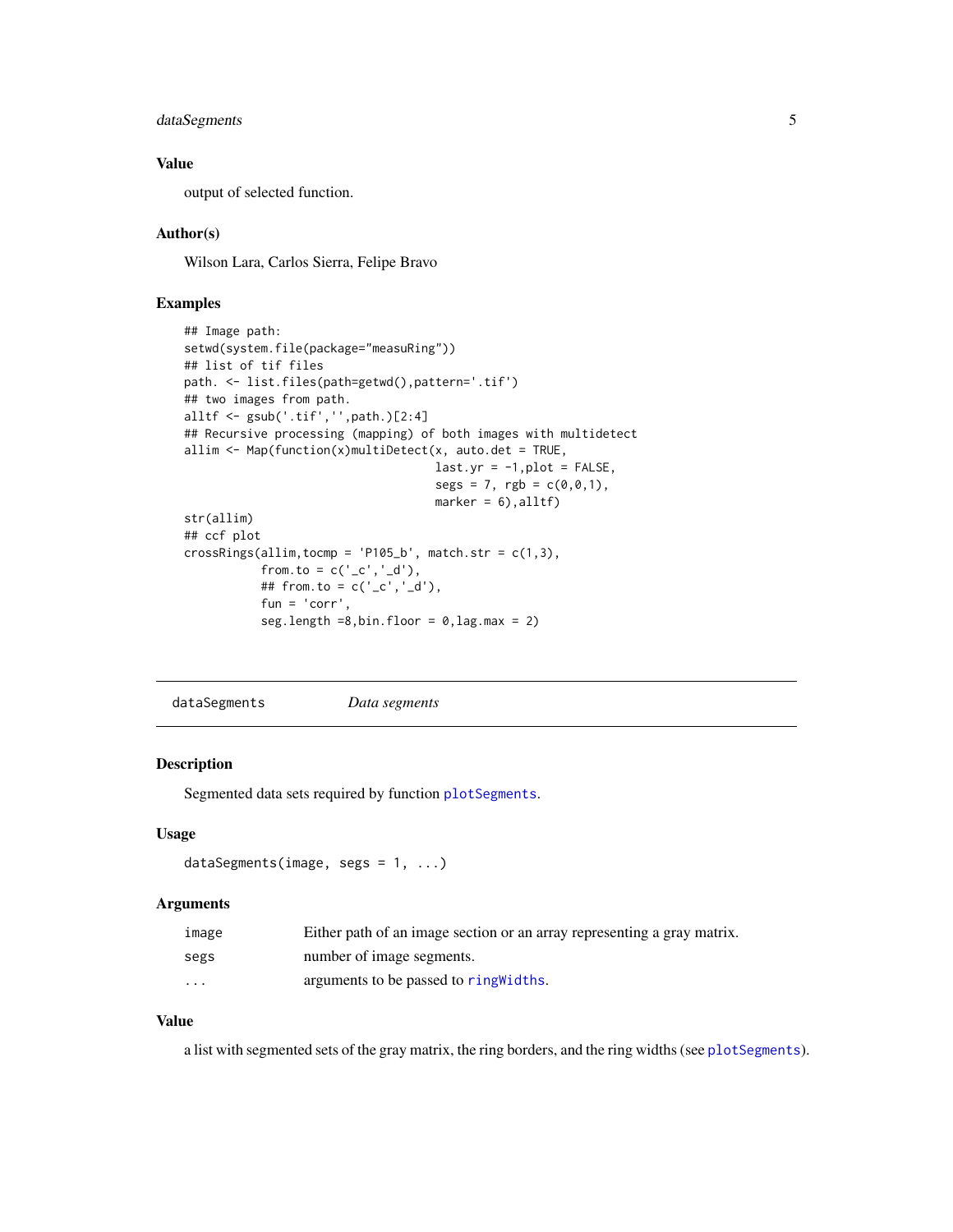## <span id="page-5-0"></span>Author(s)

Wilson Lara, Carlos Sierra, Felipe Bravo

## Examples

```
## (not run) Read one image section in package measuRing:
image1 <- system.file("P105_a.tif", package="measuRing")
## (not run) compute a gray matrix from its RGB:
gray <- imageTogray(image1)
## (not run) Columns in gray matrix to be included/excluded:
Toinc <- c(196,202,387,1564)
Toexc <- c(21,130,197,207,1444,1484)
## (not run) segmented data:
segm <- dataSegments(image1,segs = 3)
lapply(segm,str)
attributes(segm)
```
<span id="page-5-1"></span>grayDarker *Gray extremes*

#### Description

This function can detect the extremes of the smoothed gray.

#### Usage

```
grayDarker(smoothed, origin = 0, darker = TRUE)
```
## Arguments

| smoothed | a data frame with the smoothed gray such as that produced by graySmoothed.                                    |
|----------|---------------------------------------------------------------------------------------------------------------|
| origin   | an origin to find the extremes.                                                                               |
| darker   | logical. If TRUE the function finds the negative extremes. If FALSE the possi-<br>tive extremes are detected. |

## Value

vector with the columns in gray matrix corresponding to the extremes (see [graySmoothed](#page-6-1) and [linearDetect](#page-9-1)).

## Author(s)

Wilson Lara, Carlos Sierra, Felipe Bravo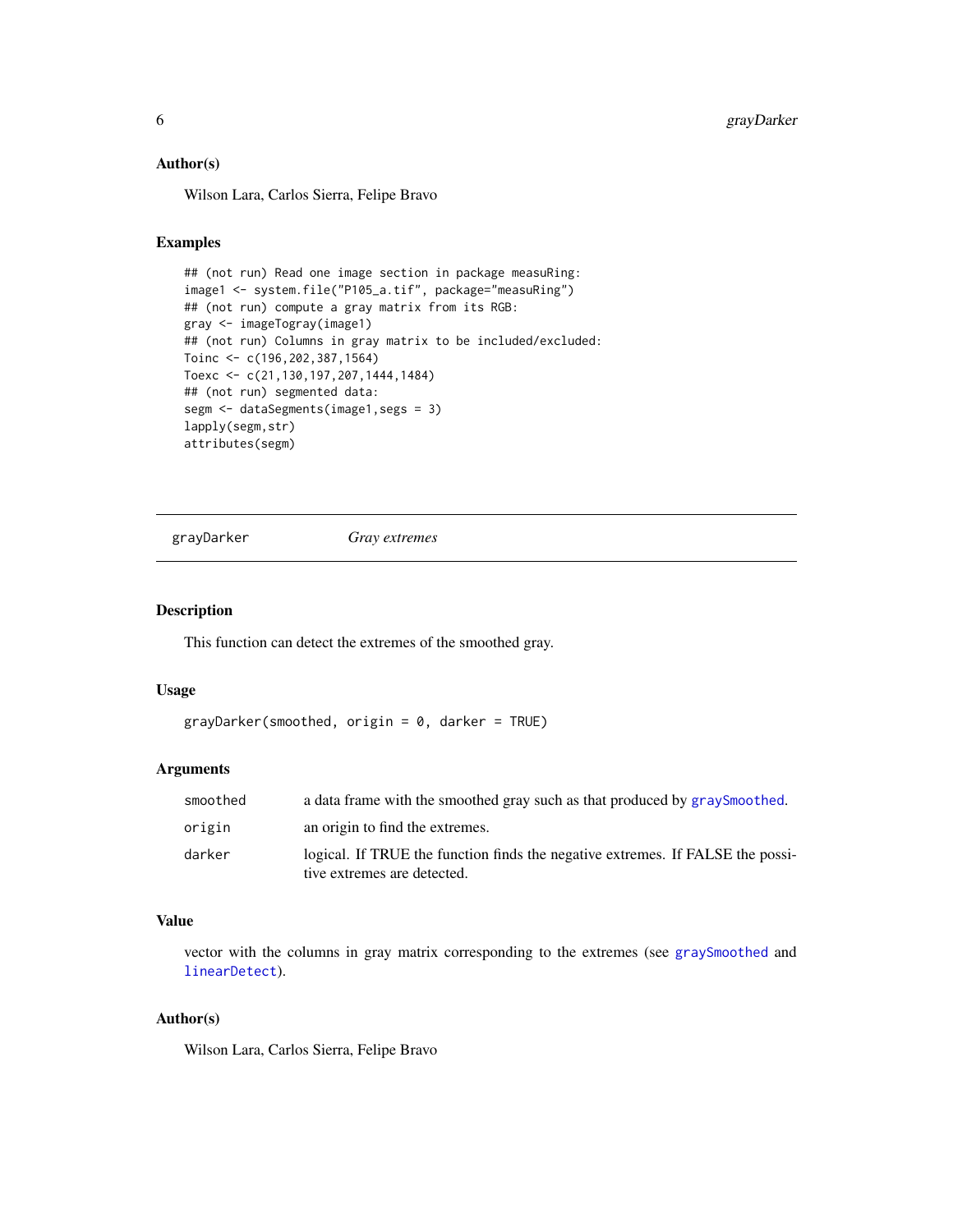## <span id="page-6-0"></span>graySmoothed 7

#### Examples

```
## (not run) read one image section:
image1 <- system.file("P105_a.png", package="measuRing")
## (not run) gray matrix from RGB in image:
gray \le imageTogray(image = image1,ppi = 1000)
## (not run) smoothed gray:
smoothed <- graySmoothed(gray)
## (not run) column numbers of possitive and negative extremes:
posit <- grayDarker(smoothed,darker=FALSE)
nega <- grayDarker(smoothed,darker=TRUE)
str(nega)
```
<span id="page-6-1"></span>graySmoothed *Smoothed gray*

#### Description

Averaging, detrending, and smoothing of the columns in a gray matrix.

#### Usage

 $graySmoothed(image, all = FALSE, ...)$ 

## Arguments

| image   | character or matrix. Either path of an image section or an array representing a<br>gray matrix. |
|---------|-------------------------------------------------------------------------------------------------|
| all     | logical. If TRUE the column numbers and moving averages are added to the<br>output.             |
| $\cdot$ | arguments to be passed to imageTogray.                                                          |

## Value

data frame with the smoothed grays. If all is TRUE then the output is extended with the columns in gray matrix, and moving averages.

#### Author(s)

Wilson Lara, Carlos Sierra, Felipe Bravo

```
## (not run) Read one image section in package measuRing:
image1 <- system.file("P105_a.png", package="measuRing")
## (not run) the smoothed gray:
smoothed <- graySmoothed(image1,ppi=1000)
## (not run) Plot of the smoothed gray:
Smooth <- ts(smoothed)
```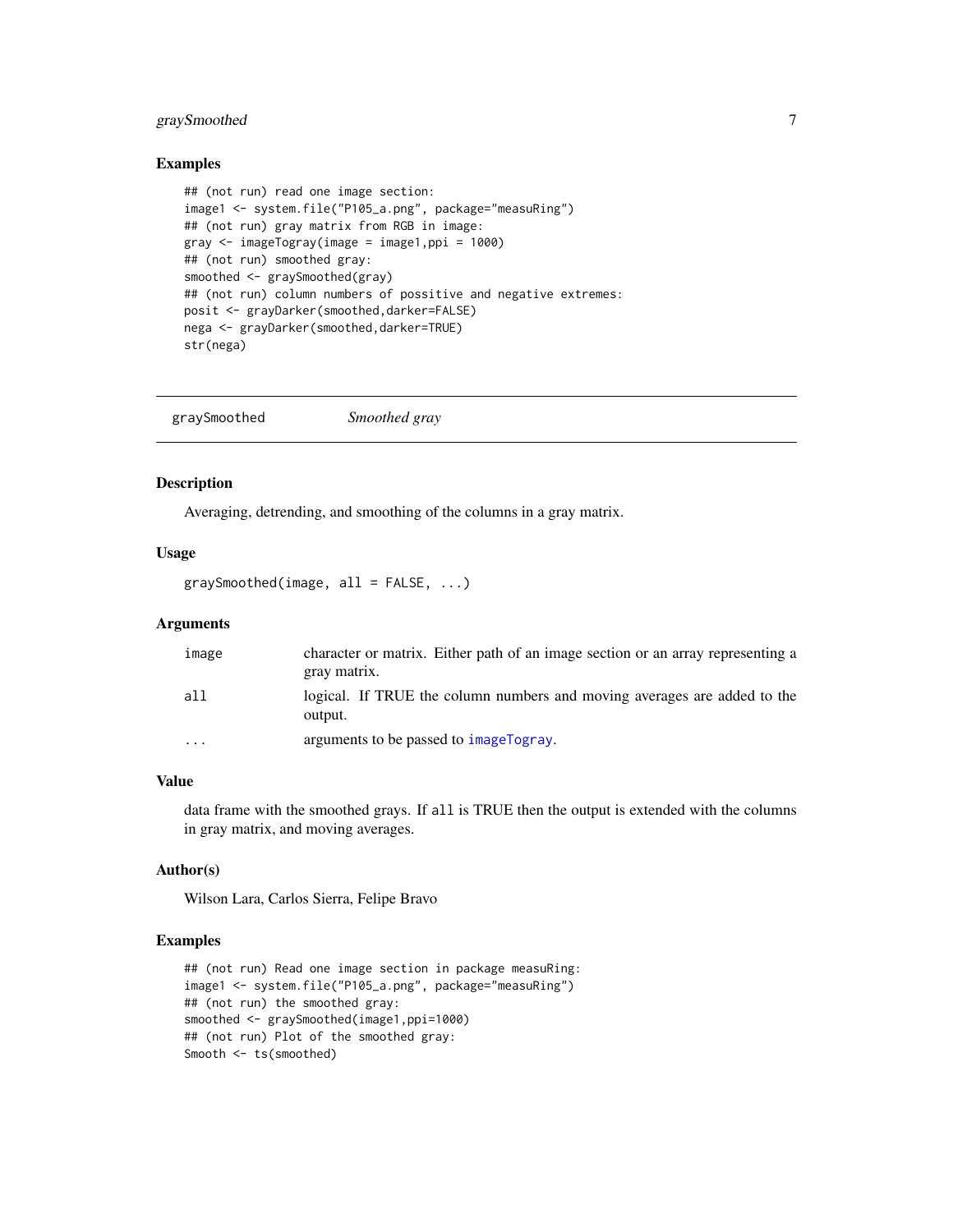```
main. <- 'Smoothed gray'
plot(Smooth,xlab = 'Column', main=main.,
     ylab = 'Smoothed gray',col = 'gray')
```
<span id="page-7-1"></span>imageTogray *Gray matrix*

#### Description

This function can compute a gray matrix from the RGB in an image section. Such an image section can be compressed in either portable network graphics format (png) or tagged image file format (tif).

## Usage

```
imageTogy(image, ppi = NULL, rgb = c(0.3, 0.6, 0.1), p(row = 1)
```
## Arguments

| image | character, path of an image section.                                                                                                                                         |
|-------|------------------------------------------------------------------------------------------------------------------------------------------------------------------------------|
| ppi   | NULL or integer. If NULL the image resolution in points per inch is extracted<br>from attributes in image. If this attribute is not embedded then users should<br>provide it |
| rgb   | vector with three fractions, all of them adding to one, to combine RGB channels<br>into gray matrix.                                                                         |
| p.row | proportion of rows of gray matrix to be processed.                                                                                                                           |

#### Value

a gray matrix containing the image reflectances.

## Author(s)

Wilson Lara, Carlos Sierra, Felipe Bravo

```
## (not run) Read two image sections in package measuRing:
image1 <- system.file("P105_a.tif", package="measuRing")
image2 <- system.file("P105_a.png", package="measuRing")
## (not run) compute a gray matrix:
gray <- imageTogray(image1)
## (not run) - the ppi is embedded in the image:
attributes(gray)
## (not run) but, the ppi is not embedded in image2:
## - imageTogray will return an error:
## (uncoment and run):
```
<span id="page-7-0"></span>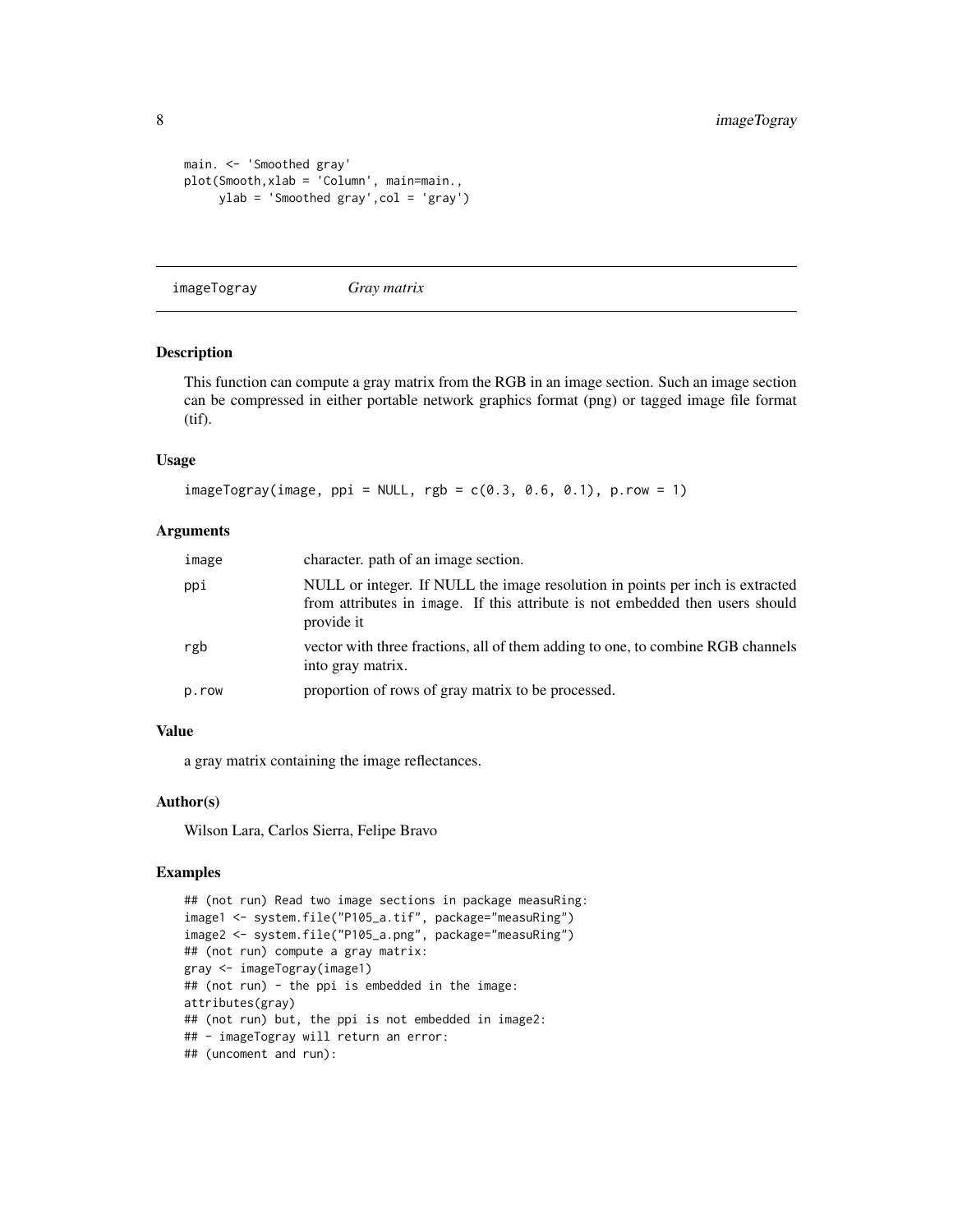#### <span id="page-8-0"></span>lagIngray 9

```
## gray2 <- imageTogray(image2)
## attributes(gray2)
## - the ppi should be provided (i.e. ppi = 1200):
gray3 <- imageTogray(image2,ppi = 1200)
attributes(gray3)
##(not run) a plot of the gray matrix
xrange \leq range(0:ncol(gray)) + c(-1,1)
yrange \leq range(0:nrow(gray)) + c(-1,1)
{plot(xrange,yrange,xlim=xrange,ylim=yrange,xlab='',
      ylab='',type='n',asp=0)
rasterImage(gray,xrange[1],yrange[1],xrange[2],yrange[2])}
```
lagIngray *First-local lag*

## Description

This function can compute the lag of the first local on the auto-correlation function (acf) of smoothed grays.

## Usage

 $lagIngray (image, acf = FALSE, ...)$ 

#### Arguments

| image                   | character or matrix. Either path of an image section or an array representing a |
|-------------------------|---------------------------------------------------------------------------------|
|                         | gray matrix.                                                                    |
| acf                     | logical. If TRUE the output is extended with the acf.                           |
| $\cdot$ $\cdot$ $\cdot$ | arguments to be passed to imageTogray.                                          |

## Value

constant value of the first local on the acf of the smoothed gray. If acf is TRUE then the computed acf is added to the output (see [linearDetect](#page-9-1), and [graySmoothed](#page-6-1)).

## Author(s)

Wilson Lara, Carlos Sierra, Felipe Bravo

```
## (not run) Read one image sample in folder of package measuRing:
image1 <- system.file("P105_a.tif", package="measuRing")
##(not run) First local in the acf of smoothed grays:
local1 <- lagIngray(image1,acf = TRUE)
##(not run) Plot of first local over the acf:
Flocal <- local1[['local']]
Clocal <- ts(local1[['acf']][Flocal,],start=Flocal)
```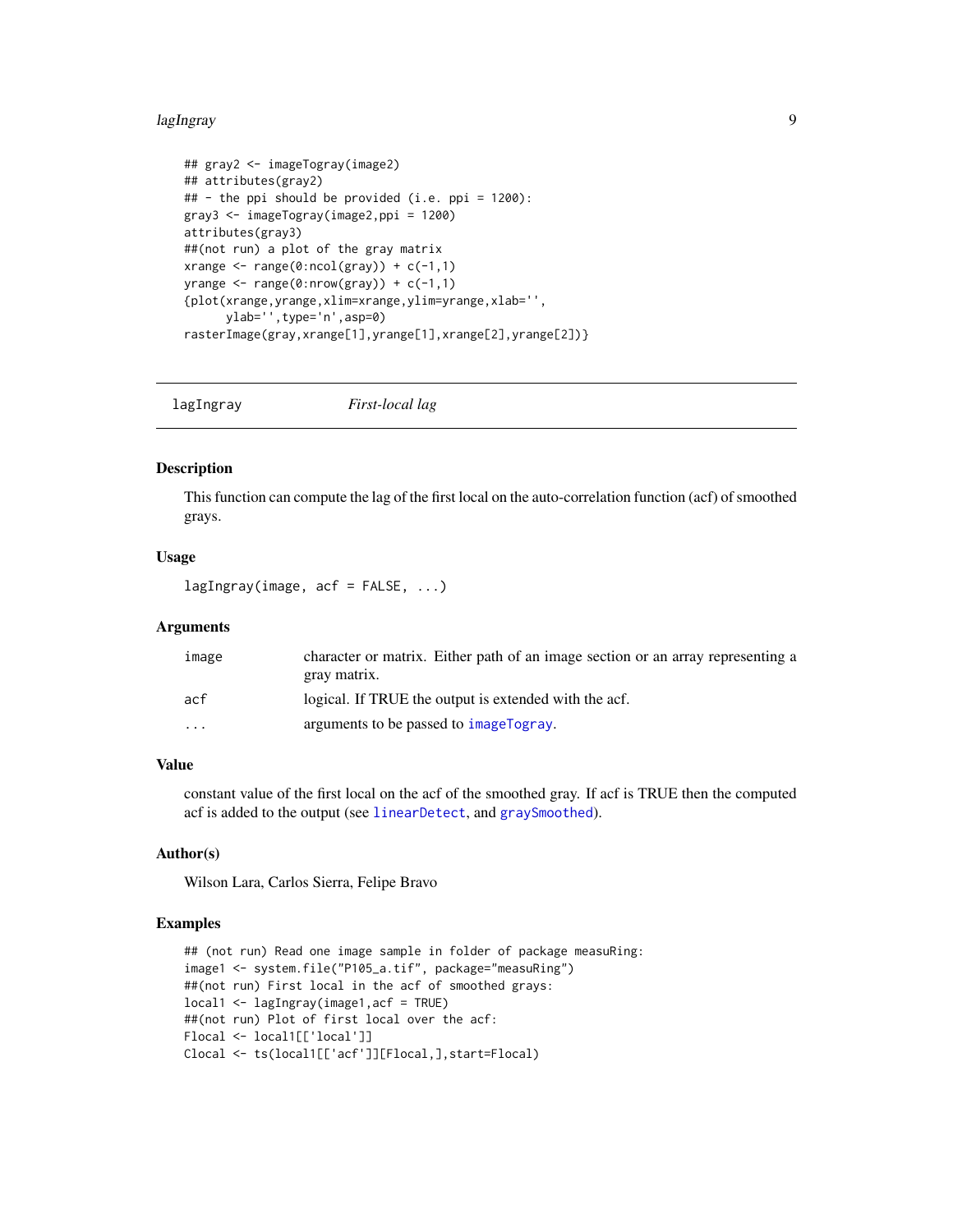```
acf <- ts(local1[['acf']],start=1)
{plot(acf,type='h',col='gray',xlab='Lag',main='First local lag')
points(Clocal,pch=19,cex=0.5)}
```
<span id="page-9-1"></span>linearDetect *Linear detection*

#### Description

Function for developing linear detection of ring borders.

## Usage

```
linearDetect(smoothed, origin = 0, darker = TRUE)
```
## Arguments

| smoothed | a data frame with smoothed grays such as that produced by graySmoothed.                                                                              |
|----------|------------------------------------------------------------------------------------------------------------------------------------------------------|
| origin   | numeric. an origin in smoothed gray to find the ring borders.                                                                                        |
| darker   | logical. If TRUE the algorithm uses the negative extremes on smoothed grays<br>to detect the ring borders. If FALSE the possitive extremes are used. |

## Value

vector with column numbers in gray matrix of the detected ring borders (see [grayDarker](#page-5-1), and [graySmoothed](#page-6-1)).

#### Author(s)

Wilson Lara, Carlos Sierra, Felipe Bravo

```
## (not run) Read one image section in package measuRing:
image1 <- system.file("P105_a.tif", package="measuRing")
## (not run) smoothed gray:
smoothed <- graySmoothed(image1)
## linear detection:
borders <- linearDetect(smoothed)
str(borders)
```
<span id="page-9-0"></span>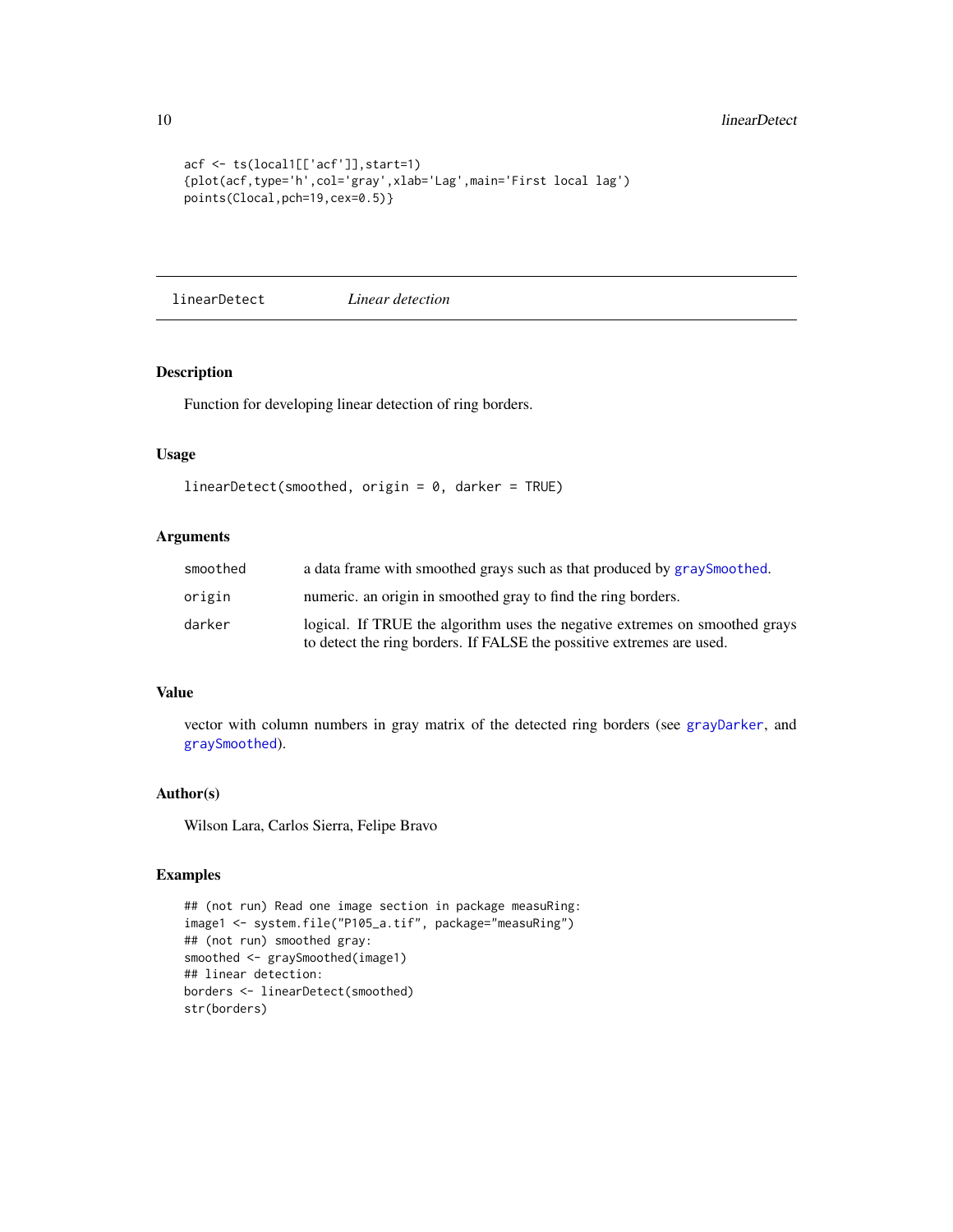<span id="page-10-1"></span><span id="page-10-0"></span>

## Description

This function provides tools to recursively detect the ring borders in multiple image sections.

## Usage

```
multiDetect(pattern, is.png = FALSE, from = 1, to = "all", inclu.dat = NULL,
    ...)
```
## Arguments

| pattern   | character with a common pattern in the names of the image sections.                                                                                                                                           |
|-----------|---------------------------------------------------------------------------------------------------------------------------------------------------------------------------------------------------------------|
| is.png    | logical. If FALSE the tif images in working directory are processed.                                                                                                                                          |
| from      | character with a complementary pattern, or position number in folder, of the<br>initial image to be processed.                                                                                                |
| to        | character with a complementary pattern, or position number in folder, of the final<br>image to be processed. If this argument is 'all' then all the images matching the<br>argument in pattern are processed. |
| inclu.dat | a data frame such as that contained in the ouput of this same function with the<br>column numbers to be updated.                                                                                              |
| .         | arguments to be passed to ringDetect (ppi, last.yr, rgb, p.row, auto.det, darker,<br>origin, inclu, exclu, and plot), or to plotSegments(segs, marker, col.marker,<br>ratio, and tit).                        |

## Details

Users running R from IDEs and aiming to develop visual control on several image segments should be sure that such environments support multiple graphics devices (see [ringDetect](#page-15-1)).

## Value

list with three data frames: the tree-ring widths, the column numbers of the detected ring borders, and the narrow rings (see [ringBorders](#page-13-1), [ringDetect](#page-15-1), and [plotSegments](#page-11-1)).

## Author(s)

Wilson Lara, Carlos Sierra, Felipe Bravo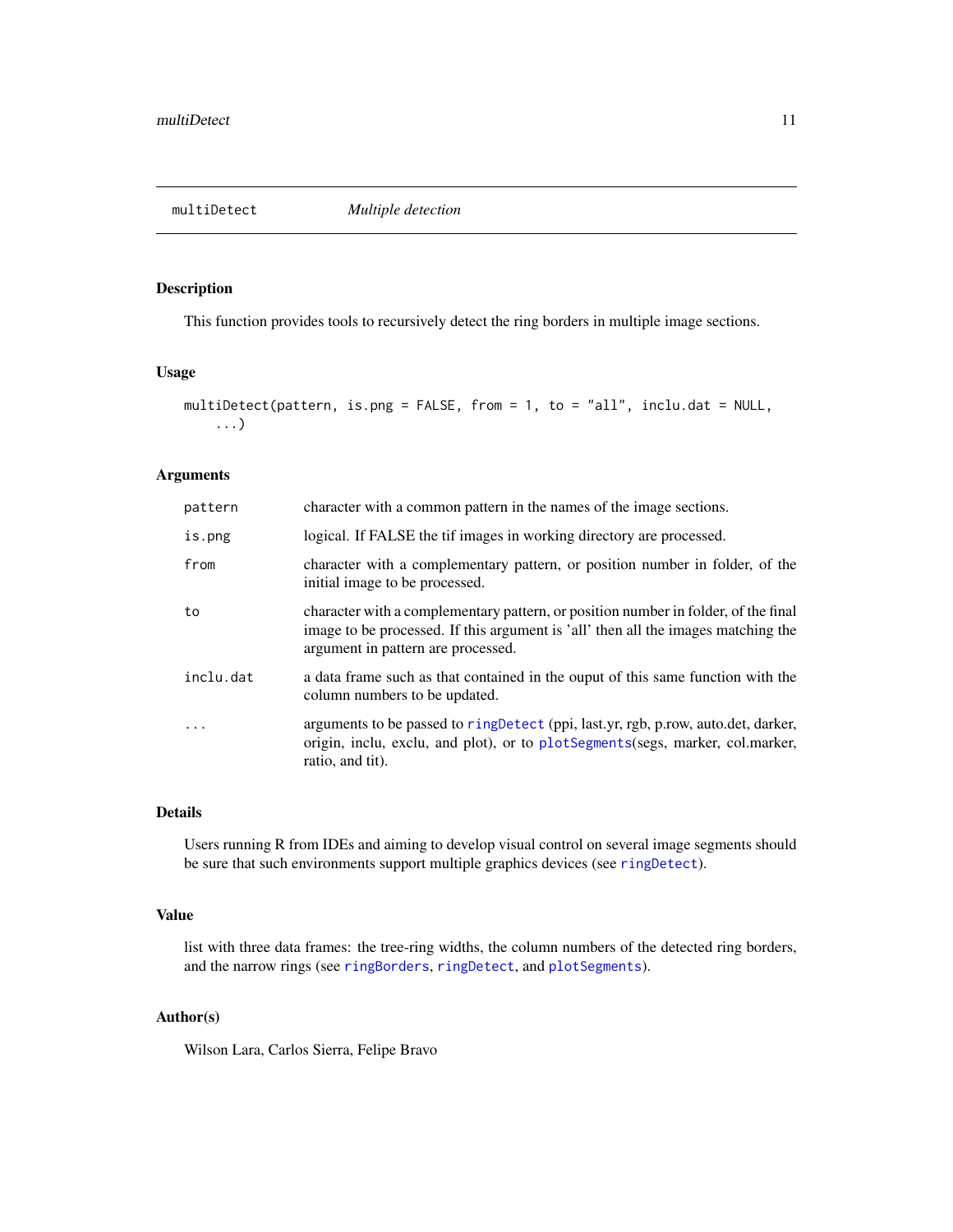## Examples

```
## (not run) set a working directory:
setwd(system.file(package="measuRing"))
## (not run) list the tif images in such a folder:
list.files(path=getwd(),pattern='.tif')
##
## (not run) run multiDetect:
## -provide at least one argument of ringDetect
tmp <- multiDetect(pattern = 'P105',last.yr=2012,plot = FALSE)
##
## (not run) Excluding/changing some column numbers in tmp:
dd <- tmp$colNames
ddtest <- dd # object to be compared with final outputs
dd[dd$year%in%1999:2012,] <- NA
tail(dd,20)
tmp1 <- update(tmp,inclu=dd,auto.det=FALSE)
dm <- tmp1$colNames
dmtest <- dm #object to be compared with final outputs
##
## (not run)changing columns from tmp with visual control
## -choose five or six rings at the bark side and later
## exclude any one of them:
tmp2 <- update(tmp,plot=TRUE,to='_a',segs = 1,auto.det=FALSE)
dm2 <- tmp2$colNames
newm <- merge(dm,dm2,by='year',all.x=TRUE)
dm[,'P105_a'] <- newm[,ncol(newm)]
tmp3 <- update(tmp,inclu=dm,plot=FALSE,auto.det=FALSE)
dm3 <- tmp3$colNames
## compare initial and final columns in gray matrix
tail(ddtest,15)
tail(dmtest,15)
tail(dm3,15)
```
<span id="page-11-1"></span>plotSegments *Image segments*

#### **Description**

One or several plots of consecutive segments of gray matrix and smoothed grays.

#### Usage

```
plotSegments(image, ratio = NULL, marker = NULL, col.marker = "red",
    tit = TRUE, plot = TRUE, \ldots)
```
#### Arguments

image character or matrix. Either path of an image section or an array representing a gray matrix.

<span id="page-11-0"></span>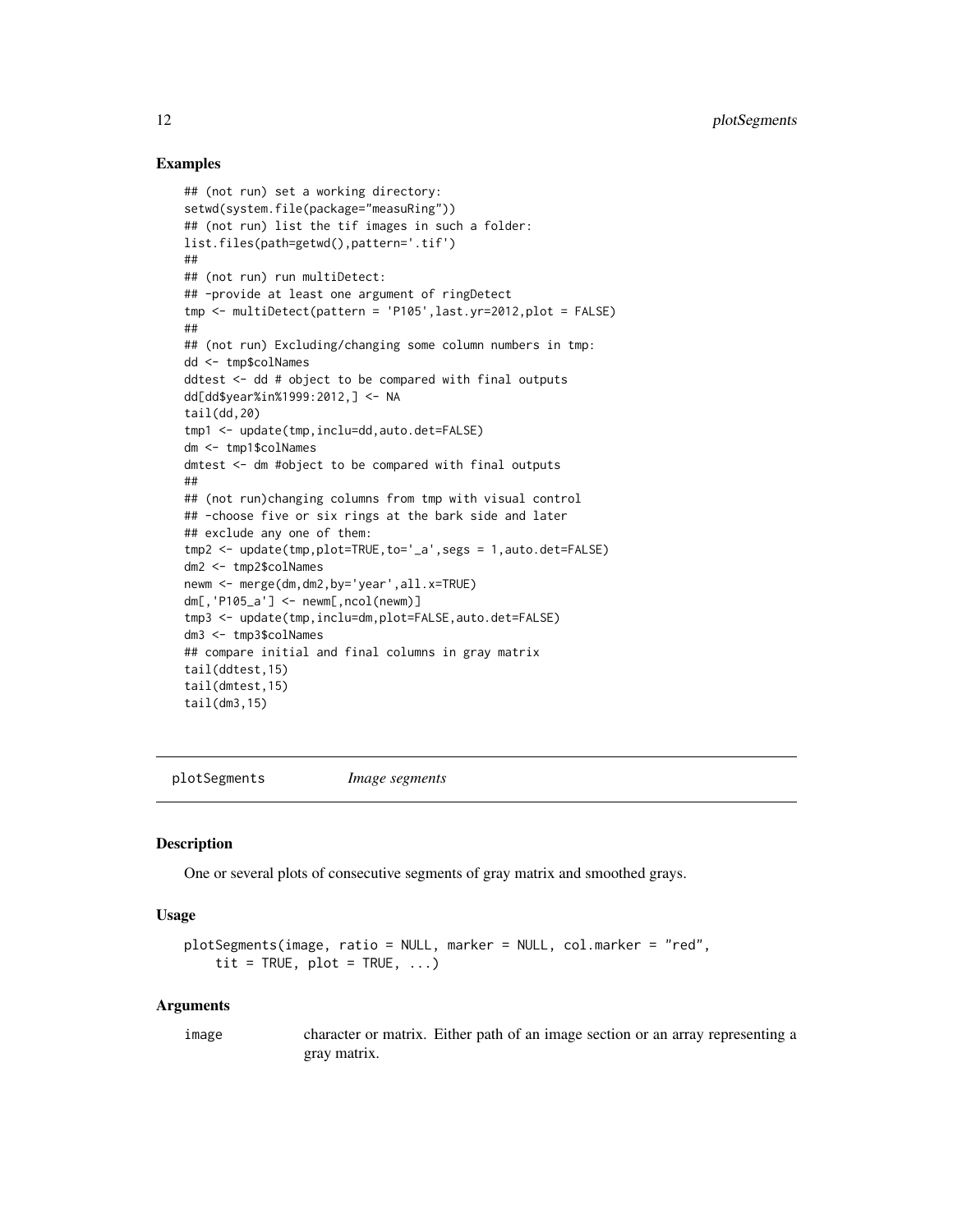#### <span id="page-12-0"></span>reduceList 13

| ratio      | NULL or vector with two values representing the aspect of the plots (height, and<br>width). If NULL the default aspect in par () is used.                                                                                                                                                                                                                                                         |
|------------|---------------------------------------------------------------------------------------------------------------------------------------------------------------------------------------------------------------------------------------------------------------------------------------------------------------------------------------------------------------------------------------------------|
| marker     | NULL or a number from 1 to 10 as explained in colNarrow. If numeric then<br>three kind of markers are indicated: those narrow rings with averages major<br>than marker, chronological markers (decades, centuries, and millenia), and the<br>column numbers in gray matrix of the ring borders. The markers are highlighted<br>with the color in col. marker. If NULL no markers are highlighted. |
| col.marker | color of the markers.                                                                                                                                                                                                                                                                                                                                                                             |
| tit        | logical or character. A title for the plots. If TRUE the main title is the image<br>name. For more than 1 segment the main title ends with the segment number.                                                                                                                                                                                                                                    |
| plot       | logical. If TRUE the image segments are plotted.                                                                                                                                                                                                                                                                                                                                                  |
|            | arguments to be passed to dataSegments.                                                                                                                                                                                                                                                                                                                                                           |
|            |                                                                                                                                                                                                                                                                                                                                                                                                   |

## Value

the image segments and a list such as that produced by [dataSegments](#page-4-1).

## Author(s)

Wilson Lara, Carlos Sierra, Felipe Bravo

## Examples

```
## (not run) Read one image sample in folder of package measuRing:
image1 <- system.file("P105_a.tif", package="measuRing")
## column numbers to be included/avoided:
Toinc <- c(196,202,387,1564)
Toexc <- c(21,130,197,207,1444,1484)
##(not run) Plotting of five image segments:
plots <- plotSegments(image1,rgb=c(0.5,0,0.5),last.yr=2011,
   marker=8,segs=3,inclu = Toinc,exclu = Toexc)
## plots <- plotSegments(rwidths,segs = 4,marker=8)
## (not run) kill all the image segments:
graphics.off()
```
reduceList *ring-width object reduction*

## Description

ring-width objects are reduced to dplR chronologies.

## Usage

```
reduceList(mls, name.ls = "ringWidths", empty.rm = TRUE)
```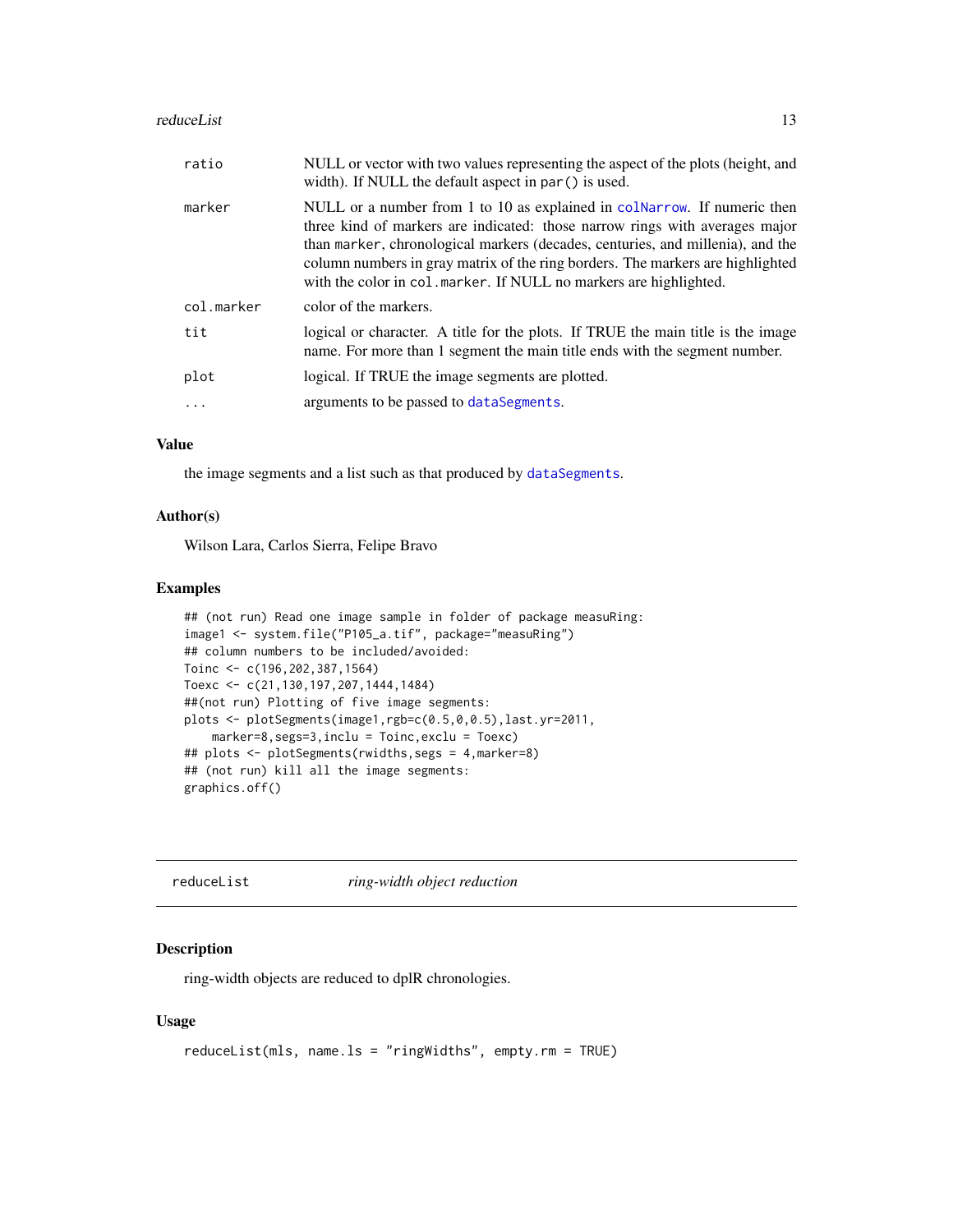#### <span id="page-13-0"></span>Arguments

| mls      | List. Mapped outputs from implementations ring Detect or multipletect<br>functions. |
|----------|-------------------------------------------------------------------------------------|
| name.ls  | Character, name of the list to be reduced.                                          |
| empty.rm | Logical. Remove empty lists.                                                        |

## Value

data frame in wide format with the ring widths.

## Author(s)

Wilson Lara, Carlos Sierra, Felipe Bravo

#### Examples

```
## Image path:
setwd(system.file(package="measuRing"))
## list of tif files
path. <- list.files(path=getwd(),pattern='.tif')
## two images from path.
alltf <- gsub('.tif','',path.)[1:2]
## Recursive processing (mapping) of both images with multidetect
allim \leq Map(function(x)multiDetect(x, auto.det = TRUE,
                                    last.yr = -1, plot = FALSE,segs = 7, rgb = c(0, 0, 1),marker = 6), alltf)
str(allim)
## Reducing processed ring withs
wide <- reduceList(allim)
tail(wide)
```
<span id="page-13-1"></span>ringBorders *Ring borders*

## Description

This function can find the ring borders in a gray matrix.

## Usage

```
ringBorders(image, auto.det = TRUE, darker = TRUE, origin = 0,
    include = NULL, exclu = NULL, \dots)
```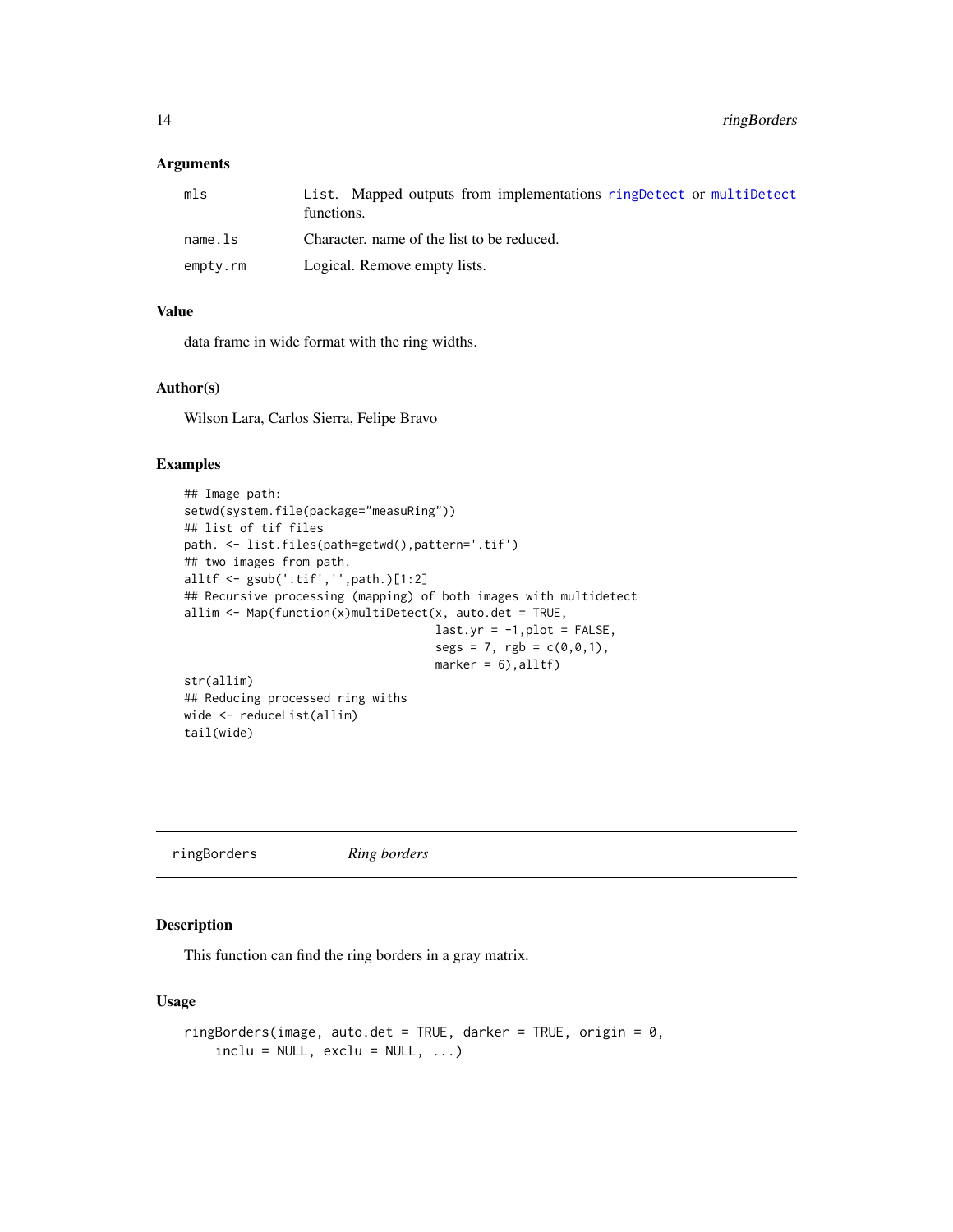## <span id="page-14-0"></span>ringBorders 15

#### **Arguments**

| image    | character or matrix. Either path of an image section or an array ##representing<br>a gray matrix.                                                                             |
|----------|-------------------------------------------------------------------------------------------------------------------------------------------------------------------------------|
| auto.det | logical. If TRUE the linear detection is implemented (see linearDetect).                                                                                                      |
| darker   | logical. If TRUE the algorithm uses the negative extremes on smoothed grays<br>to detect the ring borders. If FALSE the possitive extremes are used.                          |
| origin   | numeric. an origin in smoothed gray to find the ring borders.                                                                                                                 |
| inclu    | NULL or vector with column numbers in gray matrix, other than those automat-<br>ically detected, to be considered as ring borders. If NULL no column numbers<br>are included. |
| exclu    | NULL or vector with column numbers in gray                                                                                                                                    |
| .        | arguments to be passed to imageTogray.                                                                                                                                        |

## Value

a data frame with the smoothed grays and the identified ring borders (see [grayDarker](#page-5-1), [graySmoothed](#page-6-1), and [linearDetect](#page-9-1)).

## Author(s)

Wilson Lara, Carlos Sierra, Felipe Bravo

```
## (not run) Read one image sample in folder of package
## measuRing:
image1 <- system.file("P105_a.tif", package="measuRing")
## column numbers in gray matrix to be included/avoided:
Toinc <- c(196,202,387,1564)
Toexc <- c(21,130,197,207,1444,1484)
##(not run) the ring borders:
borders <- ringBorders(image1,inclu = Toinc,exclu = Toexc)
str(borders)
##(not run) Plot of smoothed grays with the ring borders:
Smooth <- ts(borders[,1])
inclupix <- subset(borders,borders%in%TRUE)
inclucol <- as.numeric(rownames(inclupix))
xyborders <- data.frame(column=inclucol,smooth=inclupix[,1])
y.lim <- c(-0.05,0.05)
main. <- 'Ring borders'
{plot(Smooth,xlab = 'Column',ylab = 'Smoothed gray',
      main=main.,col = 'darkgoldenrod1')
 points(xyborders[,1],xyborders[,2],pch=19,cex=0.5,col='orangered')}
```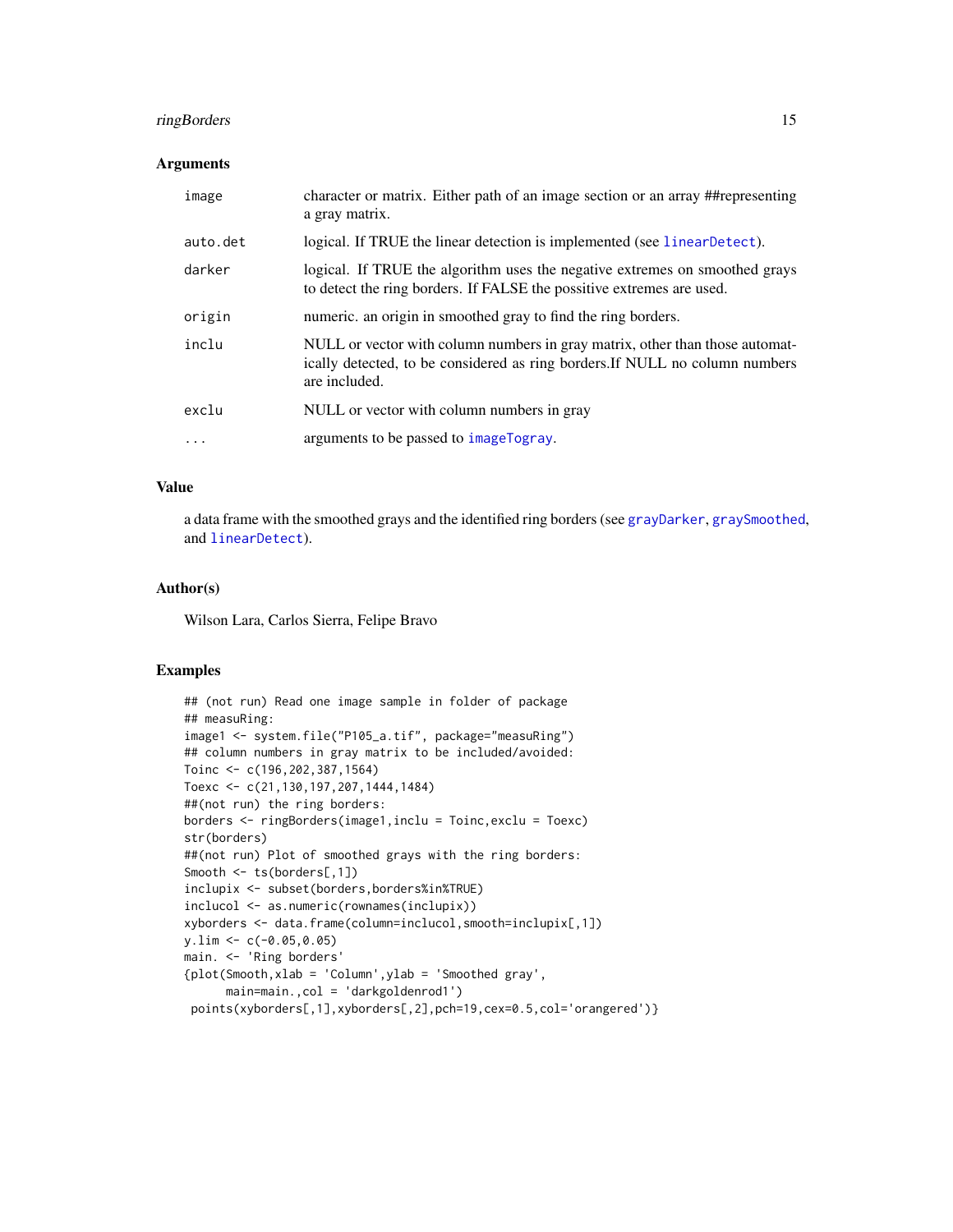<span id="page-15-1"></span><span id="page-15-0"></span>

#### Description

This function can find the tree-ring widths in an scanned image section by visually including/excluding ring borders, or automatically detecting the rings using a linear detection algorithm.

## Usage

ringDetect(image, ...)

## **Arguments**

| image    | character or matrix. Either path of an image section or an array ##representing<br>a gray matrix. |
|----------|---------------------------------------------------------------------------------------------------|
| $\cdots$ | arguments to be passed to plot Segments.                                                          |

## Details

If users run R from Interactive Development Environments (IDE), they should be sure that such environments support multiple graphics devices. If argument image is a gray matrix, then other arguments passed to [imageTogray](#page-7-1) will be ignored.

#### Value

list of data frames with ring widths and ring borders such as these produced by [ringWidths](#page-17-1), and [ringBorders](#page-13-1)).

## Author(s)

Wilson Lara, Carlos Sierra, Felipe Bravo

```
image1 <- system.file("P105_a.tif", package="measuRing")
## (not run) Initial diagnostic:
detect1 <- ringDetect(image1,segs=3)
## (not run) Updating ringDetect to chage arguments;
## and flagged rings
detect1 <- update(detect1,marker=8)
## (not run) Some noise in smoothed gray can be avoided
## by moving the origin:
detect1 <- update(detect1,origin = -0.03)
## (not run) columns 21 and 130 are not considered now.
##
## (not run) Choose other columns in gray matrix (see ringSelect);
## (not run) graphical devices from ringDetect should be active!
## (not run) Including columns:
```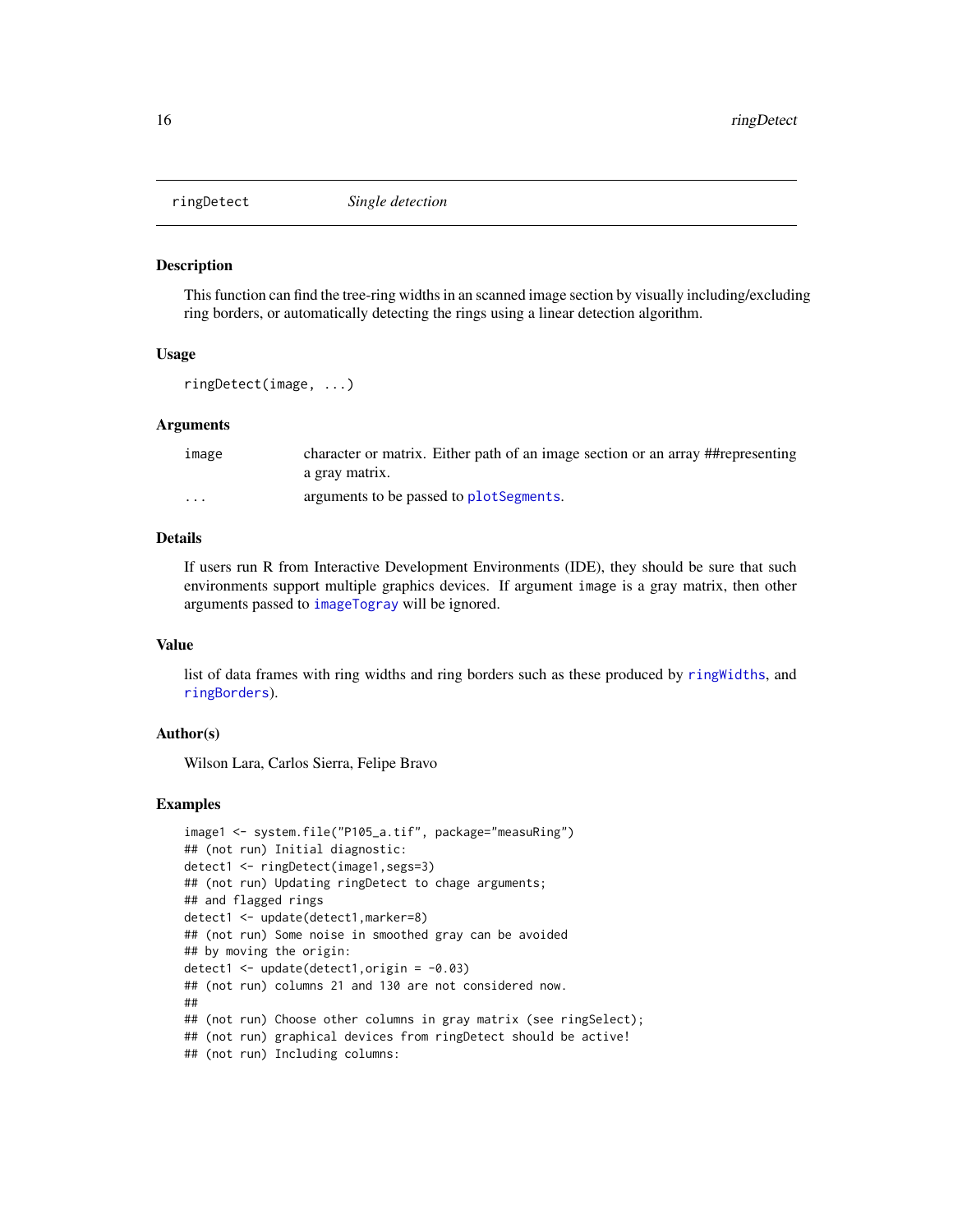#### <span id="page-16-0"></span>ringSelect 17

```
## (uncomment and run):
## detect1 <- update(detect1)
## Toinc <- ringSelect(detect1)
## detect1 <- update(detect1, inclu = Toinc)
## or, include the next columns:
Toinc <- c(202,387,1564)
detect1 <- update(detect1,inclu = Toinc)
## (not run) Object detec1 is updated with Toinc;
##
## (not run) ring borders to be excluded:
## (uncomment and run):
## detect1 <- update(detect1)
## Toexc <- ringSelect(detect1,any.col = FALSE)
## detect1 <- update(detect1,exclu=Toexc)
## or, exclude the nex columns:
Toexc <- c(208,1444,1484)
detect1 <- update(detect1,exclu = Toexc)
##
## (not run) Final arguments:
detect2 <- update(detect1,last.yr=2011,marker = 8)
str(detect2)
##
## (not run) kill previous plot:
graphics.off()
##
## (not run) Tree-ring widths and attributes:
rings <- detect2$'ringWidths'
##
## (not run) Plot of the tree-ring witdths:
maint <- 'Hello ring widths!'
plot(rings,ylab = 'width (mm)',type='l',col = 'red',main=maint)
```
ringSelect *Visual selection*

#### Description

This function is used to visually include/exclude ring borders; consequently, graphics devices from [ringDetect](#page-15-1) or [plotSegments](#page-11-1) should be active.

#### Usage

ringSelect(rdetect, any.col = TRUE)

#### Arguments

| rdetect | a list containing data frames of ring widths and ring borders such as that pro-<br>duced by ring Detect.              |
|---------|-----------------------------------------------------------------------------------------------------------------------|
| anv.col | logical. If FALSE only those column numbers in gray matrix previouly identi-<br>fied as ring borders can be selected. |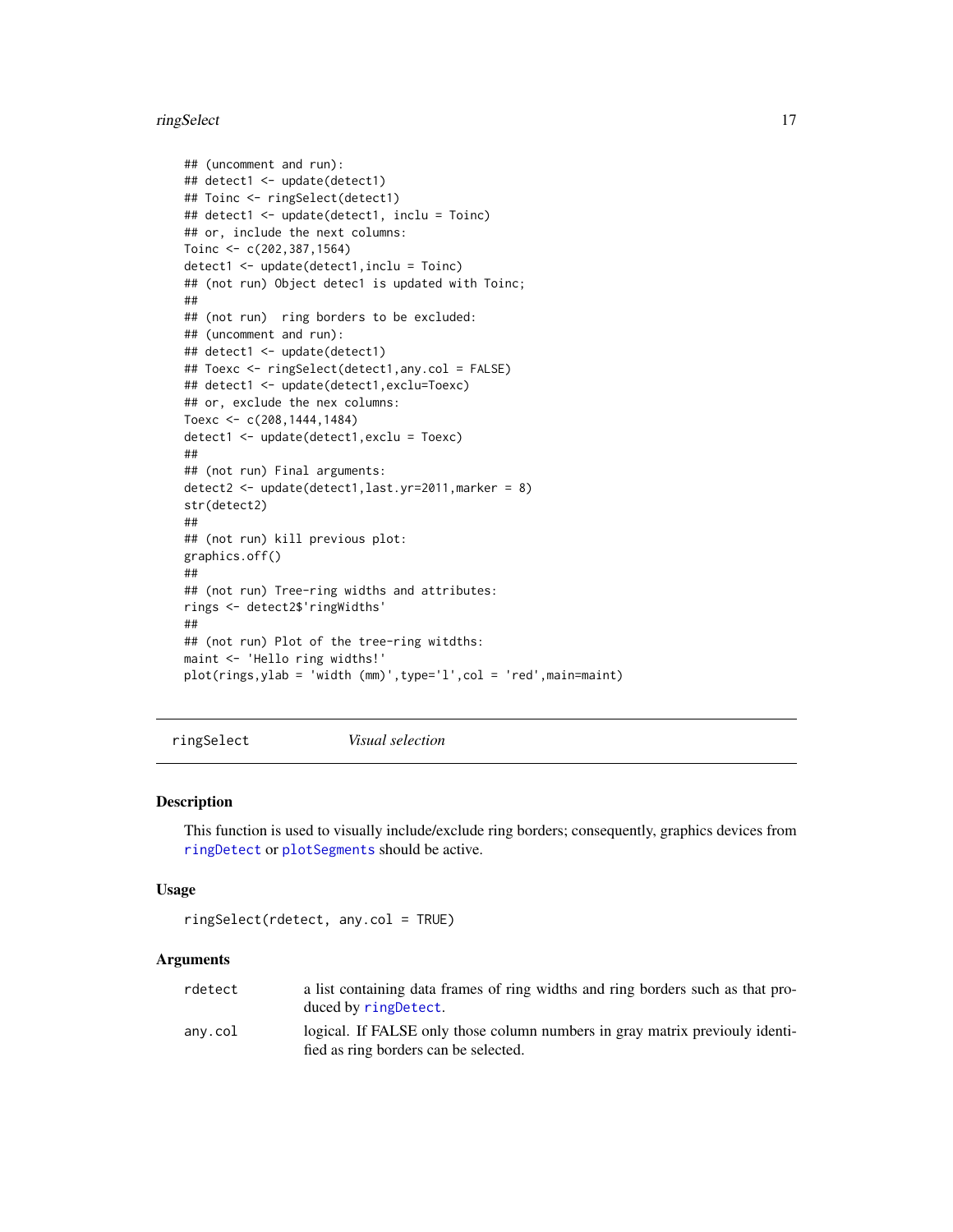#### Details

Columns in gray matrix are either identified and stored by left-clicking the mouse over the central axis of gray image; pixel numbers of just added ring borders are highlighted on such a gray raster. The raphics devices are sequentially closed by right-clicking the mouse. After a graphics device has been closed, the graphics device of the following segment is activated, and visual selection on such a new segment can be performed. Closing the graphics devices with other procedures will stop the selection of ring borders.

#### Value

vector with column numbers in gray matrix of the identified ring borders.

#### Author(s)

Wilson Lara, Carlos Sierra, Felipe Bravo

## Examples

```
## Read one image in package folder:
image1 <- system.file("P105_a.tif", package="measuRing")
## (not run) Initial diagnostic:
detect1 <- ringDetect(image1,segs=2,marker=7)
##
## (not run) Choose other columns in gray matrix (see ringSelect);
## (not run) graphical devices from ringDetect should be active!
## (not run) Including columns:
##
## (uncomment and run):
## Toinc <- ringSelect(detect1)
## detect1 <- update(detect1, inclu = Toinc)
##
## (not run) ring borders to be excluded:
## (uncomment and run):
## Toexc <- ringSelect(detect1,any.col = FALSE)
## detect1 <- update(detect1, exclu=Toexc)
## (not run) kill previous plot:
graphics.off()
```

```
ringWidths Ring widths
```
#### Description

This function can compute the ring widths (mm) from the ring borders detected on an image section.

#### Usage

```
ringWidths(image, last.yr = NULL, ...)
```
<span id="page-17-0"></span>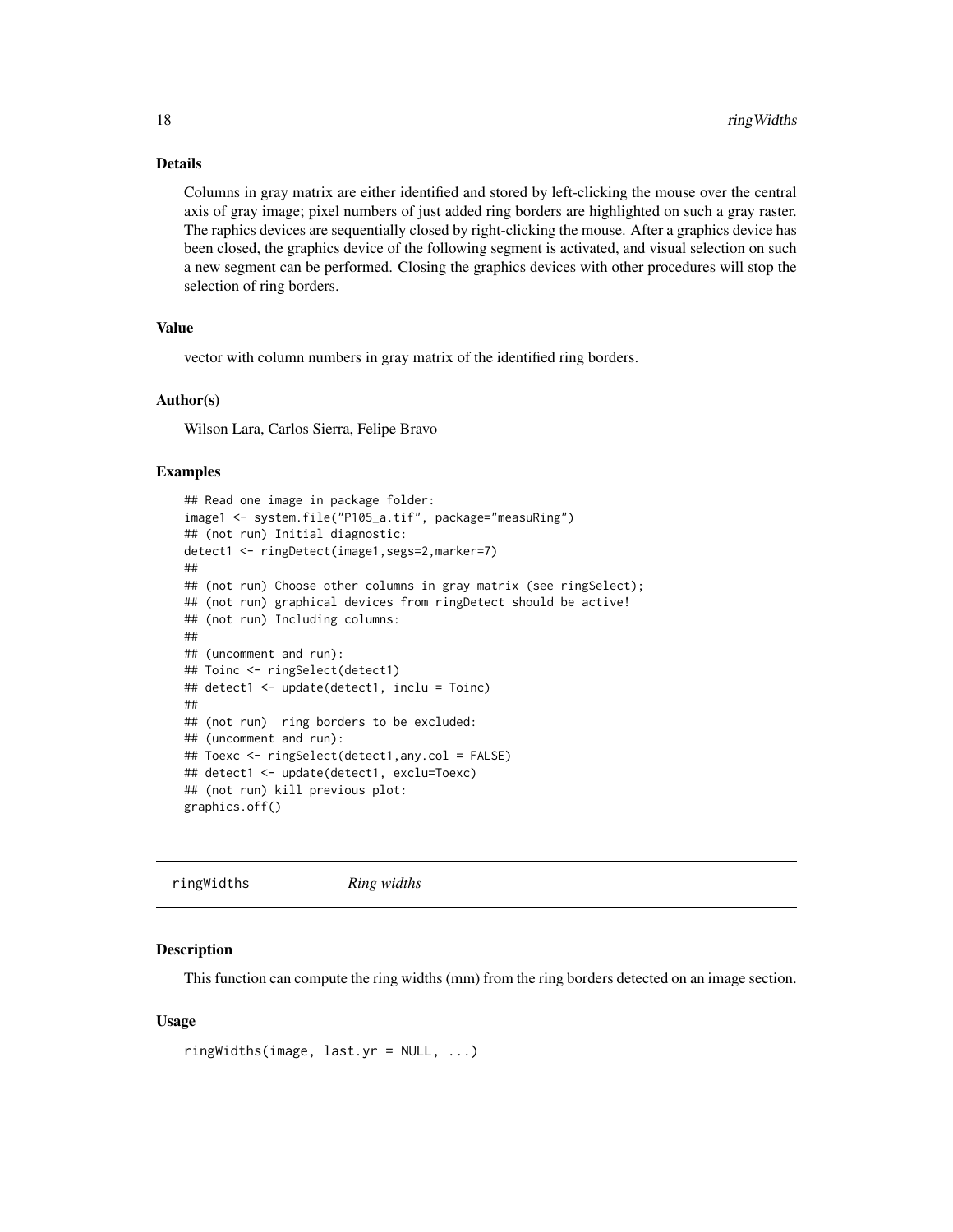## <span id="page-18-0"></span>ringWidths 19

## Arguments

| image                   | character or matrix. Either path of an image section or an array representing a<br>gray matrix.                                       |
|-------------------------|---------------------------------------------------------------------------------------------------------------------------------------|
| last.vr                 | year of formation of the newest ring. If NULL then the rings are numbered from<br>one (right) to the number of detected rings (left). |
| $\cdot$ $\cdot$ $\cdot$ | arguments to be passed to ringBorders.                                                                                                |

## Value

data frame with the ring widths.

### Author(s)

Wilson Lara, Carlos Sierra, Felipe Bravo

```
## (not run) Read one image section:
image1 <- system.file("P105_a.tif", package="measuRing")
## (not run) columns in gray matrix to be included/excluded:
Toinc <- c(196,202,387,1564)
Toexc <- c(21,130,197,207,1444,1484)
## (not run) tree-ring widths
rwidths <- ringWidths(image1,inclu = Toinc,exclu = Toexc,last.yr=NULL)
str(rwidths)
##plot of computed tree-ring widths:
maint <- 'Hello ring widths!'
plot(rwidths,type='l',col = 'red',main = maint,
    xlab = 'Year',ylab = 'Width (mm)')
```